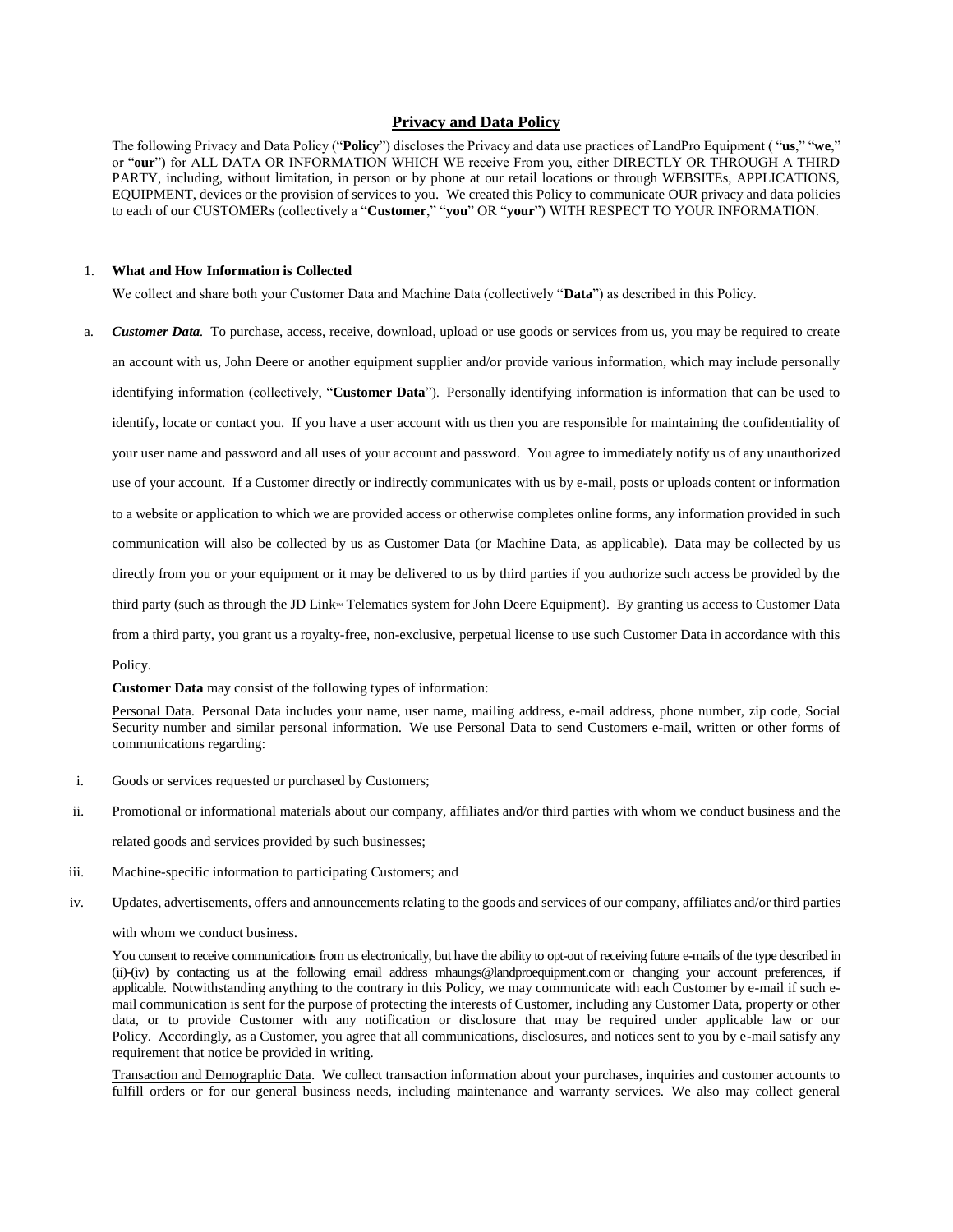demographic or preference data regarding your interests, goals or needs to understand who you are and what products and services may interest you or meet your needs.

Financial Data. We may collect financial information from you to complete purchases of goods or services, such as credit card information or your billing address. If you purchase products for personal, family, or household use through financing that is provided by us or facilitated by us, then you have the right to request that we not share any of your personal information derived from that transaction with unaffiliated third parties outside of the requirements to complete your requested transaction by submitting the opt-out form attached to the bottom of this Privacy and Data Use Policy. We may also assist you in applying for financing with certain third parties or engage in direct financing with you. **We may report information about your account to credit bureaus. Late payments, missed payments, or other defaults on your account may be reflected in your credit report.** 

- a. *Machine Data.* Machine Data includes information that is generated by, collected by or stored on your equipment or any hardware or device interfacing with your equipment, and may be provided directly through such equipment, hardware or device or indirectly when reported to us through you or a third party (collectively, "**Machine Data**"). Machine Data includes the following data, which we may track, collect, receive and use in accordance with this Policy:
- i. Technical information including IP addresses, persistent identifiers, statistical utilization, transmission and access methods and sources, and preference information that is collected by cookies, web beacons, or other similar device based collection technologies. This may include any search that led you to our website, your connection speed or type, and your browser or device information. You may block all cookies by following the instructions applicable to your browser at <http://www.aboutcookies.org/page-1>;
- ii. Equipment use history including fuel usage, number of engine hours, diagnostic data, software and hardware version numbers, geolocation data, and other equipment data; and
- iii. Agronomic information including plant, chemical and fertilizer application rates, recorded yields, soil types and moisture levels,

and similar crop or field based information.

Machine Data may be collected by us directly from you or your equipment or it may be delivered to us by third parties if you authorize or allow such delivery or access from the third party (such as through the JD Link $<sup>W</sup>$  Telematics system for John Deere</sup> Equipment). By granting us access to Machine Data from a third party, you grant us a royalty-free, non-exclusive, perpetual license to use such Machine Data in accordance with this Policy.

You agree that you WILL clearly and conspicuously notify any affected personnel that the Machine Data is continuously monitored and delivered, including potentially personal and location data, and that you will obtain all necessary consents and approvals from your personnel as required by applicable law to collect and provide such data to us.

# 1. **Confidentiality, Security and Storage of Data**

Except as otherwise provided in this Policy, we will keep all of your Data that personally identifies you (e.g., your name and address) as private and will not share it with third parties, unless such disclosure is necessary to:

- i. Comply with a law (or based upon our good-faith belief that disclosure is necessary to comply with a law);
- ii. Protect our rights or property; or
- iii. Enforce this Policy or any of our other policies and guidelines.

We may also share your Data when required by a third party through whom you authorized or allowed Data to be transmitted to us or when otherwise authorized or requested by you.

We will not sell your Data to third parties except in the case of a sale of substantially all of our business or assets or the business or assets of one or more of our locations or business divisions or as otherwise permitted below with respect to aggregate Data. We may permanently delete or destroy any and all Data at any time as determined by us. We use a variety of commercially reasonable security technologies to help protect your Data from unauthorized access, use, or disclosure. However, the use of such security technologies is not, and should not be considered to be, any type of guarantee or warranty by us that your Data will not be accessed